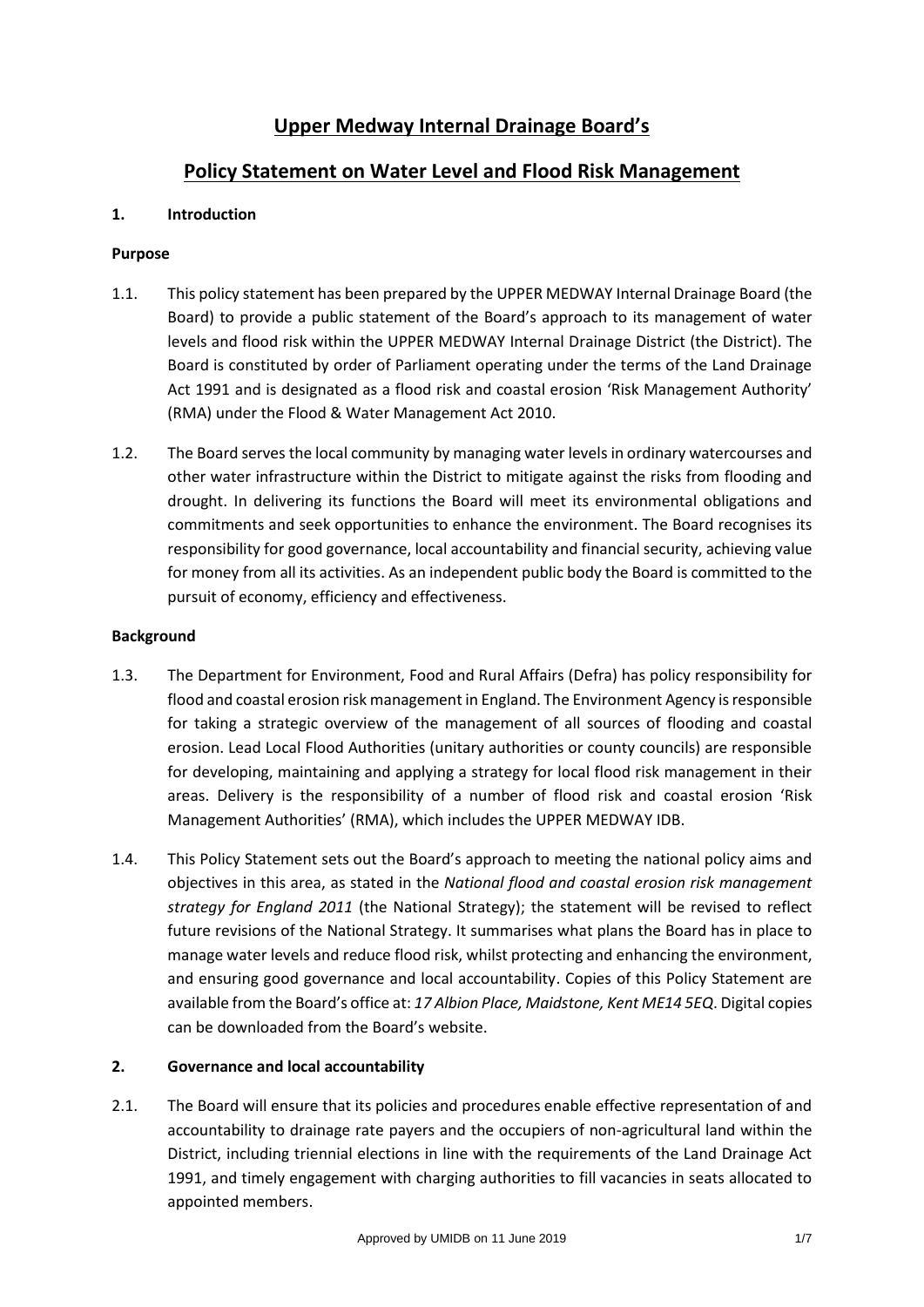- 2.2. Board members must take decisions objectively in the best interests of the Board and uphold the ethical standards expected of public officeholders. Board members must adhere to the Board's Members Code of Conduct, including the seven principles of public life (Nolan Principles). The Board will make sure that there is suitable training in place for board members and staff, including on financial and environmental matters as appropriate.
- 2.3. Board members must declare financial and other interests relevant to their function with the Board. Board members will recuse themselves as appropriate where conflicts of interest may occur in relation to procurement, contract management and decision making.

## **3. Delivering the National Strategy's policy aim and objectives**

#### **Aim**

3.1. The overall aim of the National Strategy is to ensure the risk of flooding and coastal erosion is properly managed by using the full range of options in a co-ordinated way. The Strategy states that communities, individuals, voluntary groups and private and public sector organisations will work together to manage the risk to people and their property; facilitate decision-making and action at the appropriate level; and achieve environmental, social and economic benefits, consistent with the principles of sustainable development.

#### **Objectives**

- 3.2. The Strategy sets out five objectives in pursuance of the overall aim as follows:
	- understand the risks of flooding and coastal erosion, working together to put in place longterm sustainable plans to manage these risks and making sure that other plans take account of them;
	- avoid inappropriate development in areas of flood and coastal erosion risk and being careful to manage land elsewhere to avoid increasing risks;
	- build, maintain and improve flood and coastal erosion management infrastructure and systems to reduce the likelihood of harm to people and damage to the economy, environment and society as well as achieving wider environmental benefits;
	- increase public awareness of the risk that remains and engaging with people at risk to encourage them to take action to manage the risks that they face and to make their property more resilient; and
	- improving the detection, forecasting and issue of warnings of flooding, co-ordinating a rapid response to flood emergencies and promoting faster recovery from flooding.
- 3.3. The Board supports the national aim and objectives for the management of flood risk and water levels and the Board's policy and approach will be consistent with them.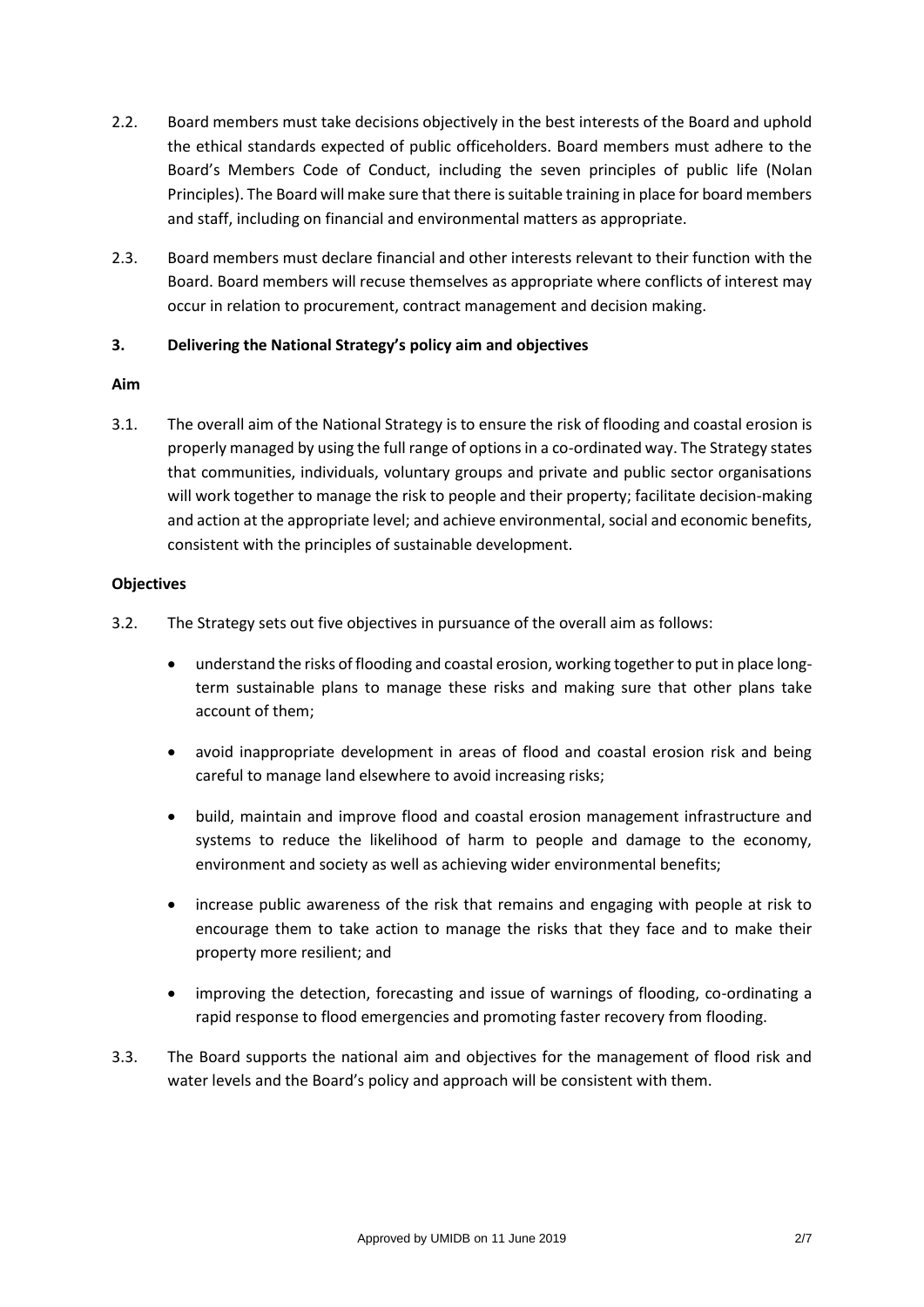## **4. Flood risk and water level management in the Board's District**

- 4.1. The District has been determined to derive benefit, or avoid danger, as a result of drainage operations. As such the whole of the District is at some risk from flooding, but that risk is managed wherever it is practically, environmentally and financially viable<sup>1</sup>.
- 4.2. The Board makes decisions regarding flood risk within the District taking into account the following:
	- assets in place considering design standard and life;
	- Environment Agency and Lead Local Flood Authority flood risk strategies, plans and maps; and
	- other information such as the history of flooding and land use impacts.
- 4.3. The following outlines the key details of the District:
	- Total area of the drainage district: 14,308.898 ha
	- Area of agricultural land: 12,402.589 ha
	- Area of other (non-agricultural) land: 1,906.309 ha
	- [List above can include summary of other land: e.g. residential and commercial property, amenity land, major road and rail infrastructure, other highways, area of designated environmental sites etc.
- 4.4. Assets for which the Board has operational responsibility:
	- Watercourses (maintained): 191.239 km
	- Pumping Stations: 0

-

## **5. Building, maintaining and improving flood and coastal erosion risk management systems**

- 5.1. Through the operation, maintenance and improvement of watercourses and other water control assets within the District, the Board seeks to achieve a general standard of water level management that enables the drainage and irrigation of agricultural land, reduces flood risk to developed areas, and sustains environmental features throughout the District.
- 5.2. The Board monitors and reviews the condition of its watercourses and other assets, particularly those designated as critical, over-spilling from which could affect people and property. Consistent with the resultant needs established, a routine maintenance programme is in place to ensure that the condition of the assets is commensurate with the standards required. The programme is reviewed periodically by the Board to ensure it is delivering the appropriate condition.

 $<sup>1</sup>$  It should be noted that the Land Drainage Act 1991 provides the Board with statutory powers to</sup> carry out works of maintenance and improvement for land drainage and flood defence purposes, rather than imposing a duty on the Board to carry out such works.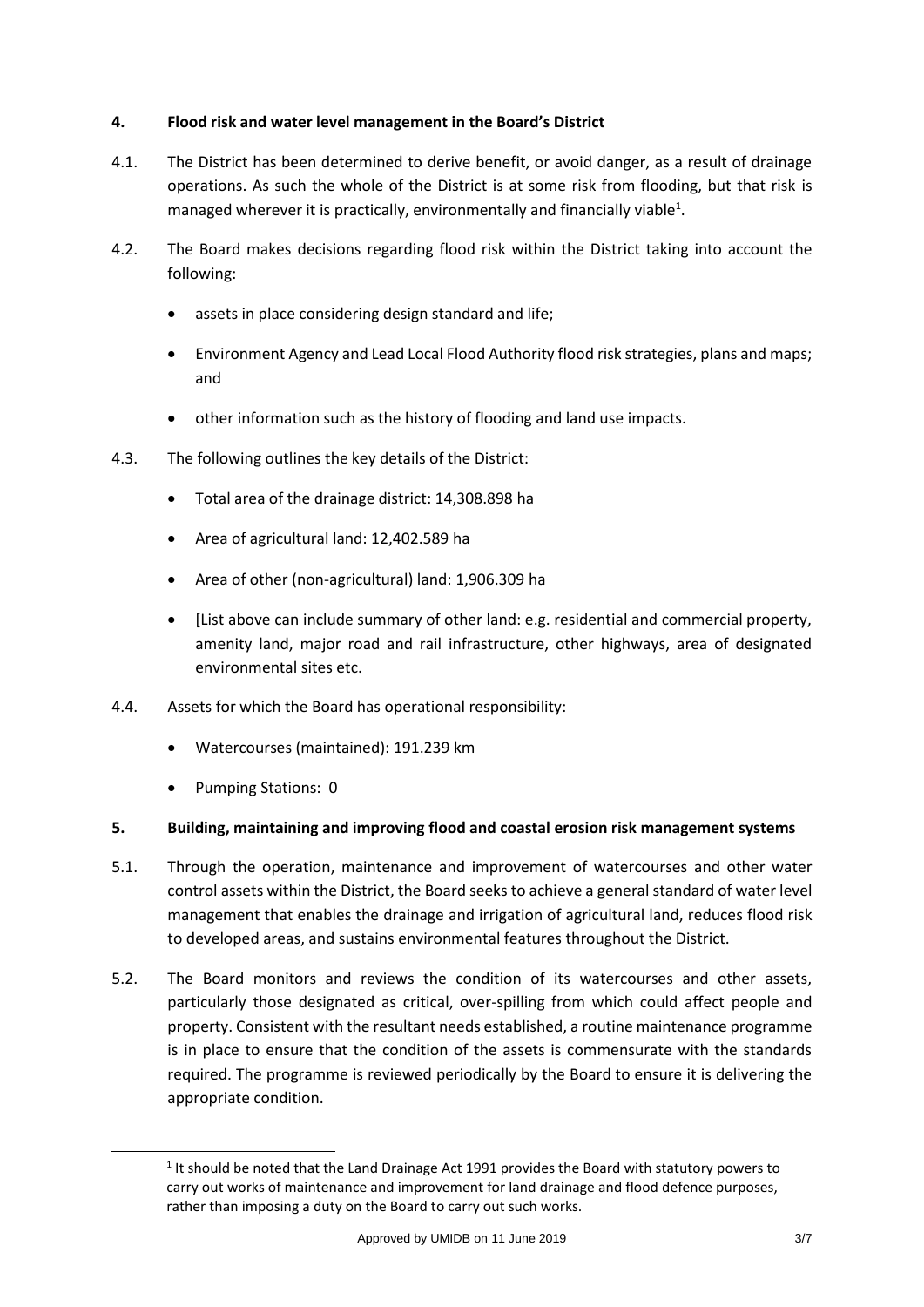- 5.3. Where standards are not at the desired level, improvement works will be sought where they are considered to be practical and financially viable by the Board. Where improvement works meet the criteria set by Defra, financial support will be sought from the Government's Flood and Coastal Resilience Partnership Funding. Where appropriate works will be undertaken in partnership with other Risk Management Authorities and take opportunities to work with natural processes.
- 5.4. Work for and by the Board will be carried out in accordance with best practice and to deliver best value for money taking due regard of local flood risk management requirements and strategies, opportunities for partnership working, environmental obligations and guidance available from Defra, the Environment Agency and other organisations.
- 5.5. The Board's powers to carry out water level and flood risk management works are permissive (i.e. the Board is not obliged to carry out works) and their resources are limited. The Board's policy is therefore to designate what the Board considers to be the most important watercourses in the District as "District Drains" and prioritise their resources to the appropriate maintenance and, where necessary, improvement of such channels and associated structures.
- 5.6. Other watercourses usually are the responsibility of other bodies or the adjoining owners. The Board will only take action in respect of these latter watercourses where resources are available and where it is in all the circumstances appropriate for the Board to become involved, bearing in mind the powers available to other persons or bodies.
- 5.7. The Board has a supervisory duty, under section 1(2)(d) of the Land Drainage Act 1991 over all matters relating to the drainage of land in their District and will, under this duty where appropriate advise others regarding the undertaking of works when it is not appropriate for the Board to exercise its own powers.
- 5.8. The Board will also seek to ensure, where possible, that assets managed by other Risk Management Authorities, which also reduce flood risk to the District, are maintained at a satisfactory standard and may enter into a Public Sector Co-operation Agreement with another Risk Management Authority to achieve better value for money when carrying out work to reduce flood risk.

## **6. Regulation of activities - Avoiding inappropriate development and land management**

- 6.1. The Board will take appropriate steps to help riparian owners understand their responsibilities for maintenance, byelaw compliance and environmental regulations.
- 6.2. The Board will regulate as necessary, using available legislative powers and byelaws, the activity of others to ensure their actions within, alongside, and otherwise impacting its drainage system do not increase flood risk, prevent the efficient working of drainage systems, or adversely impact the environment.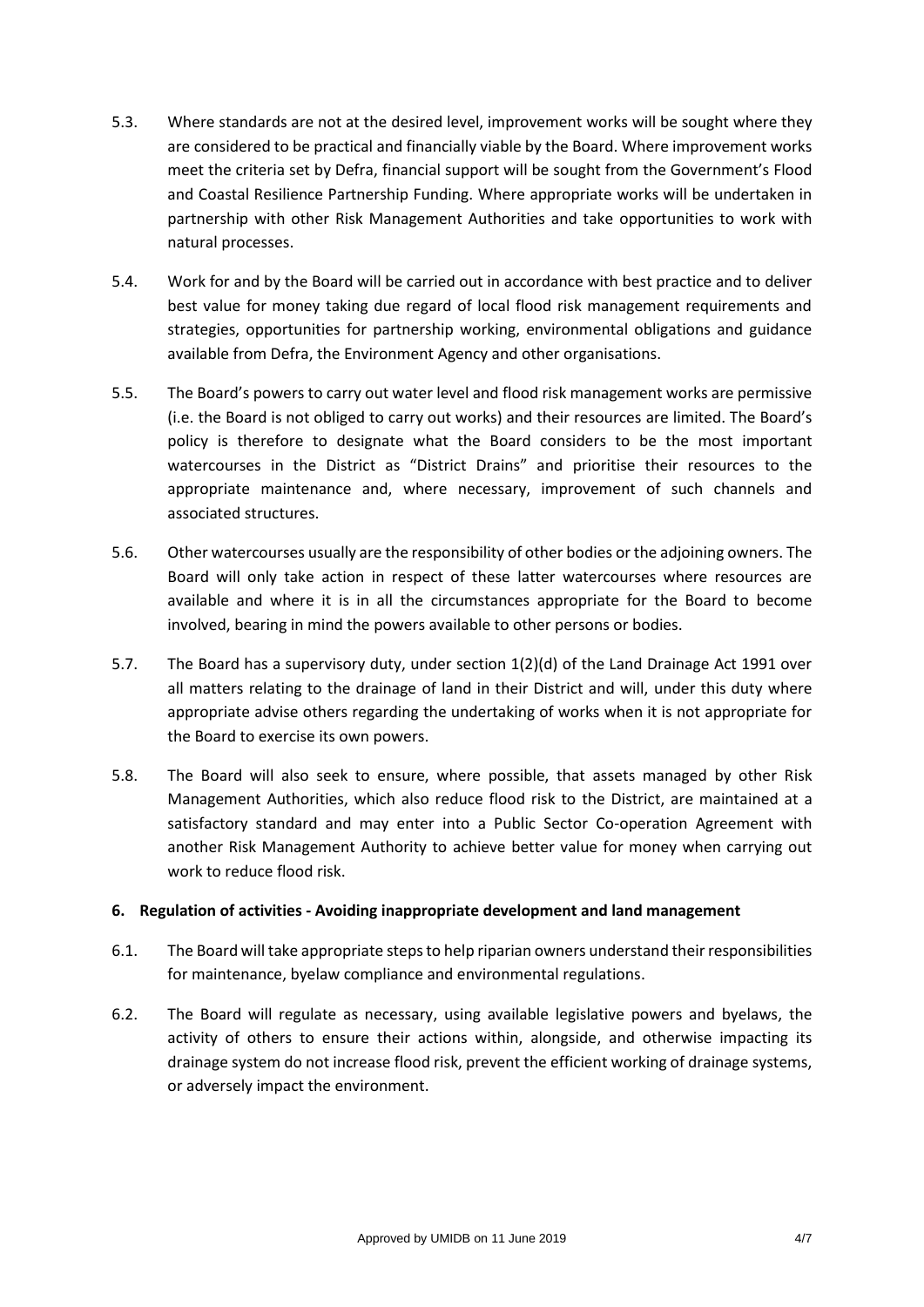- 6.3. The potential impact on flood risk from future development, both within the District and the wider catchment draining into the District, is fully recognised by the Board. The Board will take an active role in the assessment of local plans, major development and, individual (planning) applications, to prevent inappropriate development and land use to ensure that flood risk is not increased. This will include, where appropriate, providing pre-application advice and checking of flood risk assessments.
- 6.4. Where appropriate the Board will seek contributions from developers to cover the cost of both immediate and longer term works necessary to mitigate against any resultant increase in flood risk. Such contributions will be recorded in accordance with the National Planning Policy Framework and associated technical guidance.
- 6.5. The Board will where appropriate designate structures or features affecting flood risk using section 30 of the Flood and Water Management Act 2010.

## **7. Communication and transparency**

- 7.1. The Board will publicise the local risks from flooding, the reasons for managing water levels within the District and articulate the efforts being undertaken by the Board to manage water levels and flood risk as well as the steps the local community and land managers can take to assist in its management.
- 7.2. The Board will be open and transparent in its actions and decisions. The Board will comply with the requirements set out in the relevant Local Government transparency code.
- 7.3. The Board will provide an overview of the objectives and costs of its water level management operations by publishing on its website:
	- A record of the watercourses it periodically maintains;
	- A statement of the types of general maintenance activities it routinely undertakes and why;
	- Its Annual Report to Defra (IDB1 Form); and
	- Approved Board minutes and papers.
- 7.4. The Board will seek views and respond to enquiries from the local general public in this regard and work with local partners to build a culture within which watercourses are seen as vital to managing flood risk, and enhancing habitat and amenity. Every effort will be made to dissuade abuse of watercourses.
- 7.5. The Board invites any comments regarding the condition of its system, which could assist with the management of water levels.

## **8. Working together**

8.1. The Board will co-operate and share information with other relevant authorities in the exercise of their flood and coastal erosion risk management functions. The Board will contribute to strategies, plans and consultations relevant to its catchment and functions.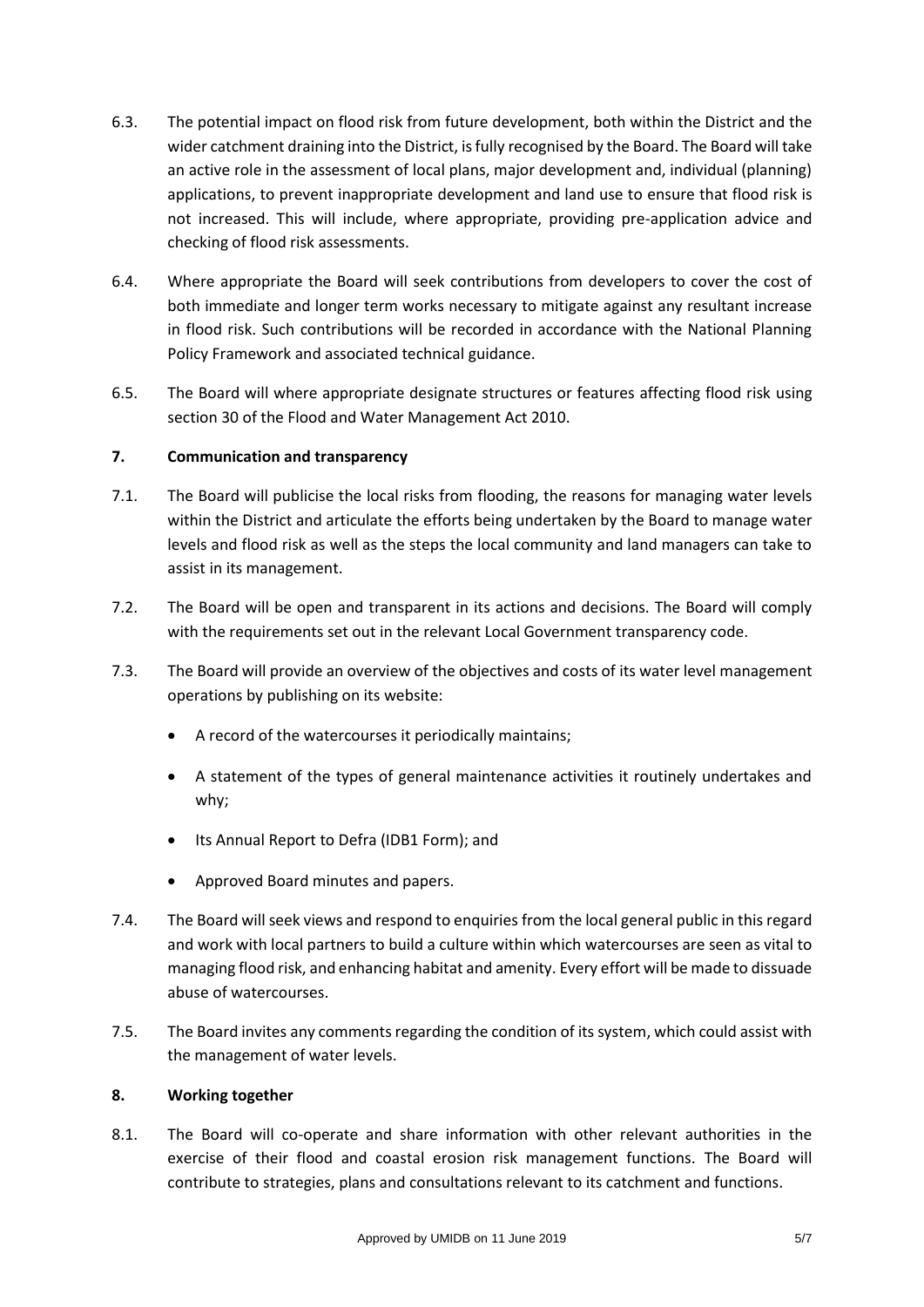- 8.2. The Board will assist the Environment Agency wherever possible in its provision of adequate and cost effective flood warning systems, and assist Risk Management Authorities where necessary during flood emergencies. The Board will participate as necessary in exercises to develop and test emergency response procedures.
- 8.3. The Board has provided the Environment Agency and other local Risk Management Authorities with information on the major flood defence assets for which the Board is responsible. The information is available from the Environment Agency.
- 8.4. The Board will seek to work with all relevant local organisations, in carrying out its flood and coastal erosion risk management functions and environmental obligations.

#### **9. Environmental measures**

- 9.1. The Board has nature conservation duties under the Land Drainage Act 1991, the Wildlife and Countryside Act 1981, the Protection of Badgers Act 1992, the Countryside and Rights of Way Act 2000, the Water Environment (Water Framework Directive) (England and Wales) Regulations 2003, the Eels (England and Wales) Regulations 2009, the Flood and Water Management Act 2010, the Natural Environment and Rural Communities Act 2006, Salmon and Freshwater Fisheries Act 1975, and as a competent authority under the Conservation of Habitats and Species Regulations 2010. The Board will fulfil these in a positive way.
- 9.2. Much of the Board's watercourse maintenance work constitutes vegetation control and desilting and is often a vital and routine requirement. Whilst inevitably some short or long term impacts may arise, this management is often essential to maintain the distinct assemblage of aquatic habitat and species present in the District. Such work will be carried out in a way that manages the potential risks to the environment. The Board has access to environmental expertise from local wildlife and conservation bodies such as Kent Wildlife Trust and Medway Valley Countryside Partnership, and have a Biodiversity Action Plan, developed according to ADA and Natural England guidelines. The Board maintain only a small proportion of the total watercourse length in the District, the significant majority being the responsibility of the adjoining land owners or of other bodies.
- 9.3. When carrying out work, be it maintenance or improvement, and consistent with the need to maintain satisfactory flood protection standards, the Board will aim to:-
	- Avoid any unnecessary or long term damage to agricultural interests and to natural habitats and species;
	- Carry out the monitoring of any gains and losses of biodiversity and report annually to the Environment Agency; and
	- Take appropriate opportunities to achieve multiple environmental outcomes and work with natural processes, wherever possible, including the enhancement of habitats and water bodies within the District.
- 9.4. The District is situated within numerous sites of national and international biological or geological interest including:
- 9.5. River Beult SSSI as an example (e.g. SSSI, SAC, SPA and Ramsar sites)